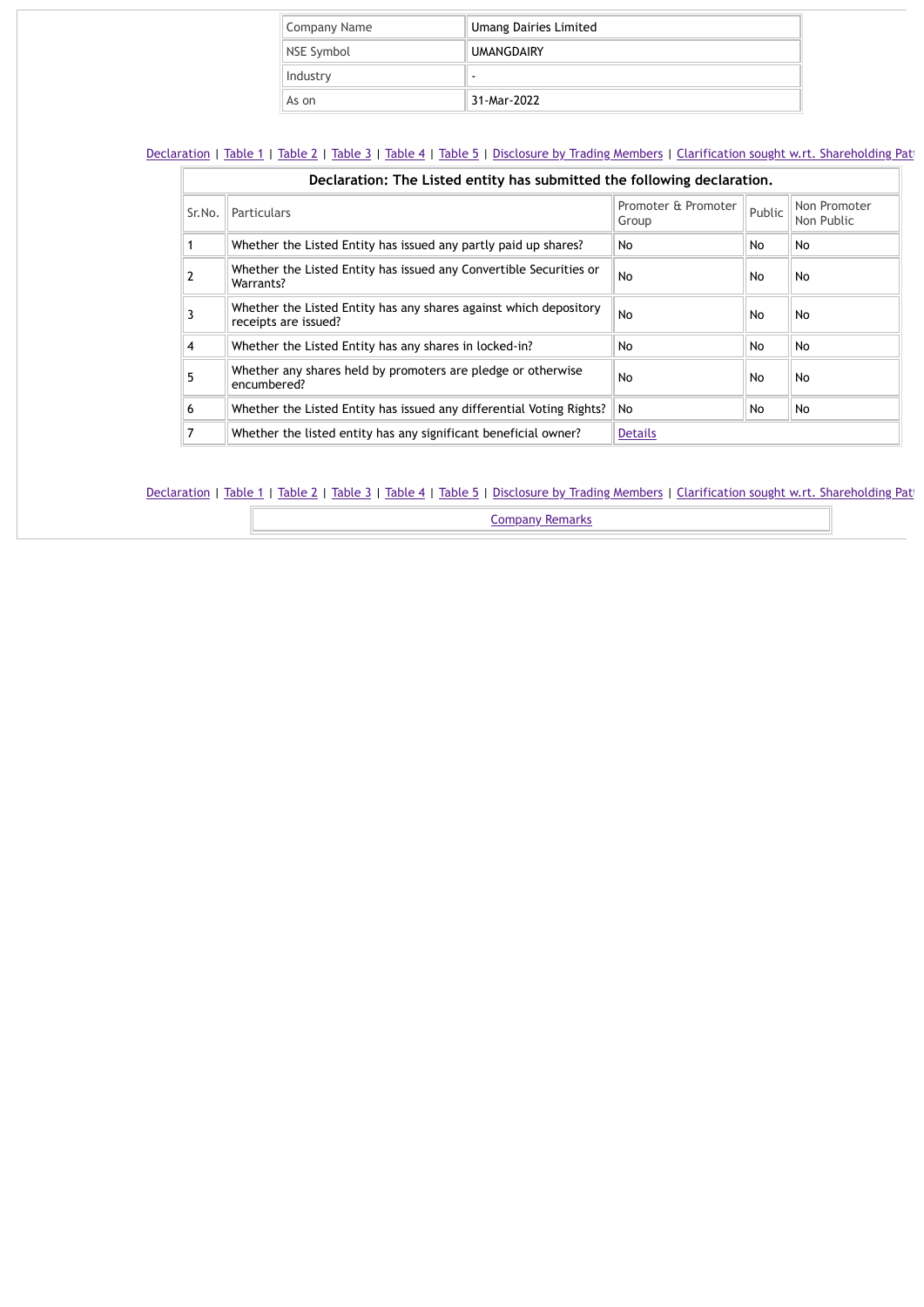| Company Name | <b>Umang Dairies Limited</b> |
|--------------|------------------------------|
| NSE Symbol   | <b>UMANGDAIRY</b>            |
| Industry     | ۰                            |
| As on        | 31-Mar-2022                  |

|                | Table I - Summary Statement holding of specified securities |                         |                                                        |                                  |                                                                                                                             |                                                             |          |                                                                                                                                                                                       |                                                                 |              |  |  |
|----------------|-------------------------------------------------------------|-------------------------|--------------------------------------------------------|----------------------------------|-----------------------------------------------------------------------------------------------------------------------------|-------------------------------------------------------------|----------|---------------------------------------------------------------------------------------------------------------------------------------------------------------------------------------|-----------------------------------------------------------------|--------------|--|--|
| Category       | Category of<br>shareholder                                  | Nos. of<br>shareholders | No. of<br>fully<br>paid up<br>equity<br>shares<br>held | Total<br>nos.<br>shares<br>held  | Shareholding<br>as a % of<br>total no. of<br>shares<br><i>(calculated)</i><br>as per SCRR,<br>1957) As a %<br>of $(A+B+C2)$ | Number of Voting Rights held<br>in each class of securities |          | Shareholding<br>, as a $%$<br>assuming<br>full<br>conversion<br>of<br>convertible<br>securities (<br>as a<br>percentage<br>of diluted<br>share<br>capital) As a<br>% of<br>$(A+B+C2)$ | Number of<br>equity shares<br>held in<br>dematerialized<br>form |              |  |  |
| (1)            | (11)                                                        | (III)                   | (IV)                                                   | $(VII) =$<br>$(IV)+(V)+$<br>(VI) | (VIII)                                                                                                                      | (IX)                                                        |          | $(XI) = (VII) +$<br>(X)                                                                                                                                                               | (XIV)                                                           |              |  |  |
|                |                                                             |                         |                                                        |                                  |                                                                                                                             | No of Voting Rights                                         |          | Total as<br>a % of<br>$(A+B+C)$                                                                                                                                                       |                                                                 |              |  |  |
|                |                                                             |                         |                                                        |                                  |                                                                                                                             | Class X                                                     | Total    |                                                                                                                                                                                       |                                                                 |              |  |  |
| А              | Promoter &<br>Promoter<br>Group                             | 3                       | 16416234                                               | 16416234                         | 74.61                                                                                                                       | 16416234                                                    | 16416234 | 74.61                                                                                                                                                                                 | 74.61                                                           | 16416234     |  |  |
| B              | Public                                                      | 18272                   | 5586966                                                | 5586966                          | 25.39                                                                                                                       | 5586966                                                     | 5586966  | 25.39                                                                                                                                                                                 | 25.39                                                           | 4920080      |  |  |
| C              | Non<br>Promoter-<br>Non Public                              | 0                       | $\mathbf 0$                                            | 0                                |                                                                                                                             | 0                                                           | 0        | 0                                                                                                                                                                                     |                                                                 | $\mathbf{0}$ |  |  |
| C <sub>1</sub> | <b>Shares</b><br>underlying<br><b>DRs</b>                   | 0                       | $\mathbf 0$                                            | $\mathbf 0$                      |                                                                                                                             | 0                                                           | 0        | 0                                                                                                                                                                                     |                                                                 | $\mathbf{0}$ |  |  |
| C <sub>2</sub> | Shares held<br>bv<br>Employee<br><b>Trusts</b>              | 0                       | 0                                                      | 0                                | 0                                                                                                                           | 0                                                           | 0        | 0                                                                                                                                                                                     | 0                                                               | $\mathbf 0$  |  |  |
|                | Total                                                       | 18275                   |                                                        | 22003200 22003200                | 100                                                                                                                         | 22003200                                                    | 22003200 | 100                                                                                                                                                                                   | 100                                                             | 21336314     |  |  |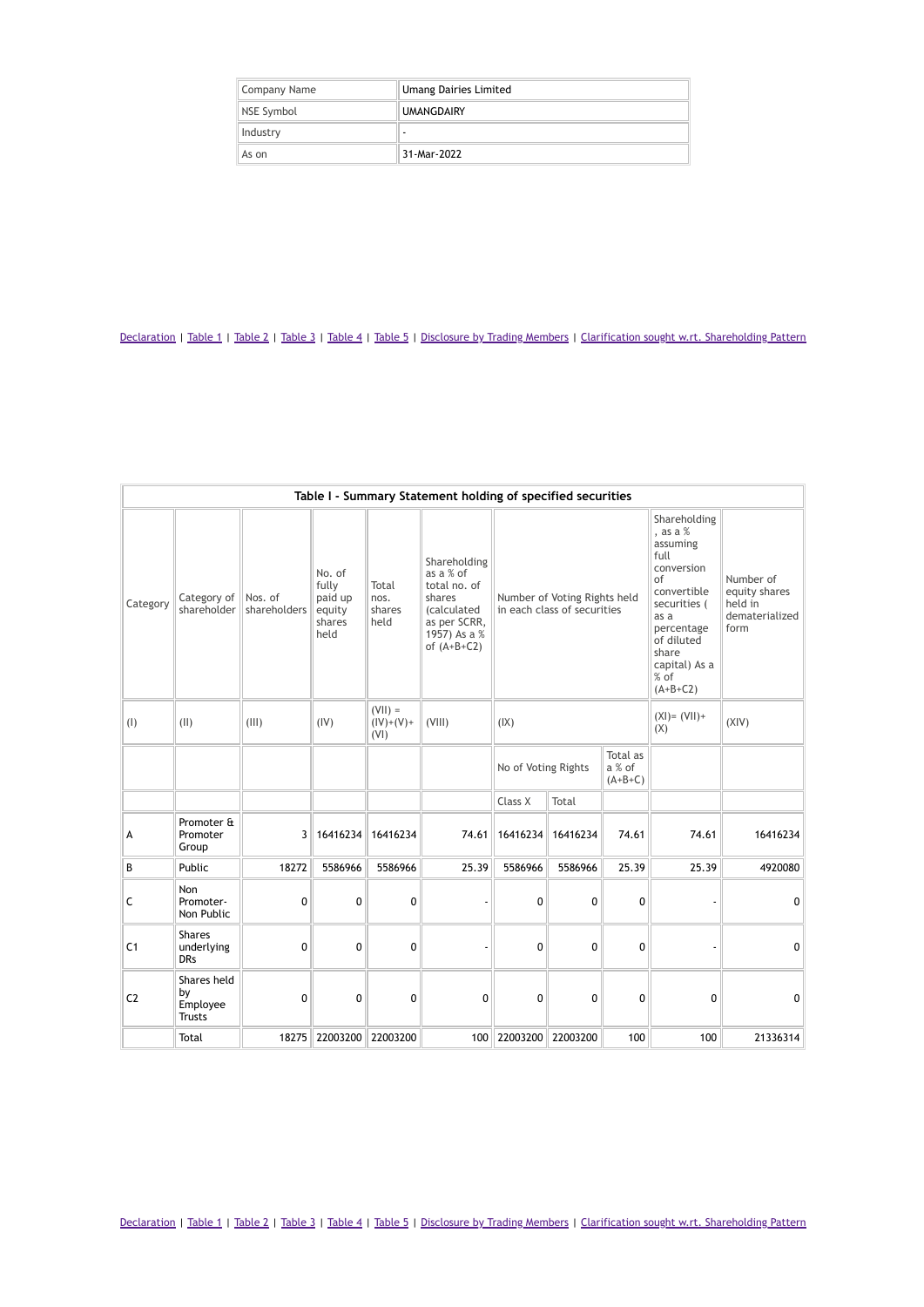Note:

- 1. Shareholding as a % of total no. of shares (calculated as per SCRR, 1957) (Column VIII) is calculated as % of (A+B+C2)).
- 2. Number of Voting Rights (Total as a % of Total Voting rights) (Column IX) is calculated as % of Total Share Capital (A+B+C)).
- 3. Number of Locked in shares (As a % of total Shares held) (Column XII) is calculated as % of Total shares held.
- (Kindly note that this formula is applicable w.e.f. Apr 1, 2016; previously it was calculated as % of Total Share Capital (A+B+C)).
- 4. Number of Shares pledged or otherwise encumbered (As a % of total Shares held) (Column XIII) is calculated as % of Total nos. shares held.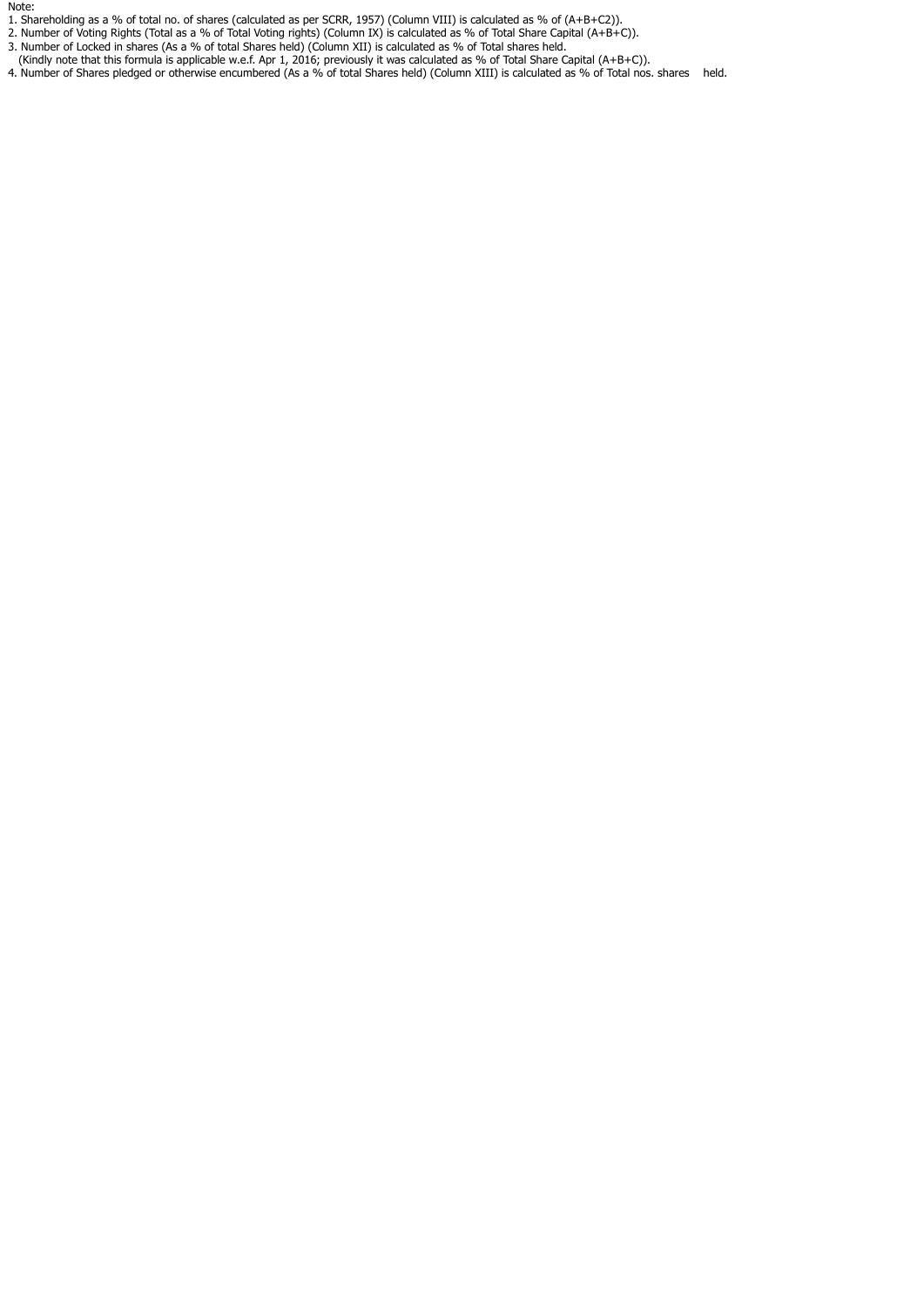| Company Name | <b>Umang Dairies Limited</b> |
|--------------|------------------------------|
| NSE Symbol   | <b>UMANGDAIRY</b>            |
| Industry     | $\,$                         |
| As on        | 31-Mar-2022                  |

| Table II - Statement showing shareholding pattern of the Promoter and Promoter Group |                                                                                         |                         |                                                        |                                  |                                                                                                               |                     |                                                             |                                 |                                                                                                                                                                 |                                                                 |
|--------------------------------------------------------------------------------------|-----------------------------------------------------------------------------------------|-------------------------|--------------------------------------------------------|----------------------------------|---------------------------------------------------------------------------------------------------------------|---------------------|-------------------------------------------------------------|---------------------------------|-----------------------------------------------------------------------------------------------------------------------------------------------------------------|-----------------------------------------------------------------|
| Category                                                                             | Category and<br>name of<br>shareholder                                                  | Nos. of<br>shareholders | No. of<br>fully<br>paid up<br>equity<br>shares<br>held | Total<br>nos.<br>shares<br>held  | Shareholding as a<br>% of total no. of<br>shares (calculated<br>as per SCRR,<br>1957) As a % of<br>$(A+B+C2)$ |                     | Number of Voting Rights held<br>in each class of securities |                                 | Shareholding, as<br>a % assuming full<br>conversion of<br>convertible<br>securities (as a<br>percentage of<br>diluted share<br>capital) As a % of<br>$(A+B+C2)$ | Number of<br>equity shares<br>held in<br>dematerialized<br>form |
|                                                                                      | (1)                                                                                     | (III)                   | (IV)                                                   | $(VII) =$<br>$(IV)+(V)+$<br>(VI) | (VIII)                                                                                                        | (IX)                |                                                             |                                 | $(XI) = (VII)+(X)$                                                                                                                                              | (XIV)                                                           |
|                                                                                      |                                                                                         |                         |                                                        |                                  |                                                                                                               | No of Voting Rights |                                                             | Total as<br>a % of<br>$(A+B+C)$ |                                                                                                                                                                 |                                                                 |
|                                                                                      |                                                                                         |                         |                                                        |                                  |                                                                                                               | Class X             | Total                                                       |                                 |                                                                                                                                                                 |                                                                 |
| $\mathbf{1}$                                                                         | Indian                                                                                  | $\mathbf 0$             | 0                                                      | 0                                | 0                                                                                                             | 0                   | $\mathbf{0}$                                                | 0                               | 0                                                                                                                                                               | $\mathbf{0}$                                                    |
| a                                                                                    | Individuals/Hindu<br>undivided Family                                                   | 0                       | 0                                                      | 0                                | 0                                                                                                             | 0                   | 0                                                           | 0                               | 0                                                                                                                                                               | 0                                                               |
| b                                                                                    | Central<br>Government/<br>State<br>Government(s)                                        | 0                       | 0                                                      | 0                                | 0                                                                                                             | 0                   | 0                                                           | 0                               | 0                                                                                                                                                               | 0                                                               |
| c                                                                                    | Financial<br>Institutions/<br>Banks                                                     | 0                       | 0                                                      | 0                                | 0                                                                                                             | 0                   | 0                                                           | 0                               | 0                                                                                                                                                               | 0                                                               |
| d                                                                                    | Any Other<br>(specify)                                                                  |                         | 3   16416234                                           | 16416234                         | 74.61                                                                                                         | 16416234            | 16416234                                                    | 74.61                           | 74.61                                                                                                                                                           | 16416234                                                        |
|                                                                                      | <b>Bodies Corporate</b>                                                                 |                         | 3   16416234                                           | 16416234                         | 74.61                                                                                                         |                     | 16416234 16416234                                           | 74.61                           | 74.61                                                                                                                                                           | 16416234                                                        |
|                                                                                      | <b>BENGAL &amp; ASSAM</b><br><b>COMPANY LTD</b>                                         |                         | 1   12168430                                           | 12168430                         | 55.3                                                                                                          | 12168430            | 12168430                                                    | 55.3                            | 55.3                                                                                                                                                            | 12168430                                                        |
|                                                                                      | SIDHIVINAYAK<br><b>TRADING AND</b><br>INVESTMENT ltd                                    | 1                       | 3850000                                                | 3850000                          | 17.5                                                                                                          | 3850000             | 3850000                                                     | 17.5                            | 17.5                                                                                                                                                            | 3850000                                                         |
|                                                                                      | <b>ACCURATE FINMAN</b><br><b>SERVICES LTD</b>                                           | $\mathbf{1}$            | 397804                                                 | 397804                           | 1.81                                                                                                          | 397804              | 397804                                                      | 1.81                            | 1.81                                                                                                                                                            | 397804                                                          |
|                                                                                      | Sub-Total $(A)(1)$                                                                      |                         | 3 16416234                                             | 16416234                         | 74.61                                                                                                         | 16416234            | 16416234                                                    | 74.61                           | 74.61                                                                                                                                                           | 16416234                                                        |
| $\mathbf 2$                                                                          | Foreign                                                                                 | 0                       | 0                                                      | 0                                | 0                                                                                                             | 0                   | $\mathbf{0}$                                                | 0                               | $\mathbf{0}$                                                                                                                                                    | 0                                                               |
| a                                                                                    | Individuals (Non-<br>Resident<br>Individuals/<br>Foreign<br>Individuals)                | 0                       | 0                                                      | 0                                | 0                                                                                                             | 0                   | 0                                                           | 0                               | 0                                                                                                                                                               | 0                                                               |
| b                                                                                    | Government                                                                              | 0                       | 0                                                      | 0                                | 0                                                                                                             | 0                   | $\mathbf 0$                                                 | 0                               | 0                                                                                                                                                               | 0                                                               |
| $\mathsf{C}$                                                                         | Institutions                                                                            | 0                       | 0                                                      | 0                                | 0                                                                                                             | $\mathbf{0}$        | $\mathbf{0}$                                                | 0                               | 0                                                                                                                                                               | $\pmb{0}$                                                       |
| d                                                                                    | Foreign Portfolio<br>Investor                                                           | 0                       | 0                                                      | 0                                | 0                                                                                                             | 0                   | $\mathbf{0}$                                                | 0                               | 0                                                                                                                                                               | $\overline{0}$                                                  |
| e                                                                                    | Any Other<br>(specify)                                                                  | 0                       | 0                                                      | 0                                | 0                                                                                                             | 0                   | 0                                                           | 0                               | 0                                                                                                                                                               | 0                                                               |
|                                                                                      | Sub-Total $(A)(2)$                                                                      | 0                       | 0                                                      | 0                                | 0                                                                                                             | 0                   | $\mathbf{0}$                                                | 0                               | 0                                                                                                                                                               | $\mathbf{0}$                                                    |
|                                                                                      | <b>Total Shareholding</b><br>of Promoter and<br>Promoter Group<br>$(A) = (A)(1)+(A)(2)$ |                         | 3   16416234                                           | 16416234                         | 74.61                                                                                                         |                     | 16416234   16416234                                         | 74.61                           | 74.61                                                                                                                                                           | 16416234                                                        |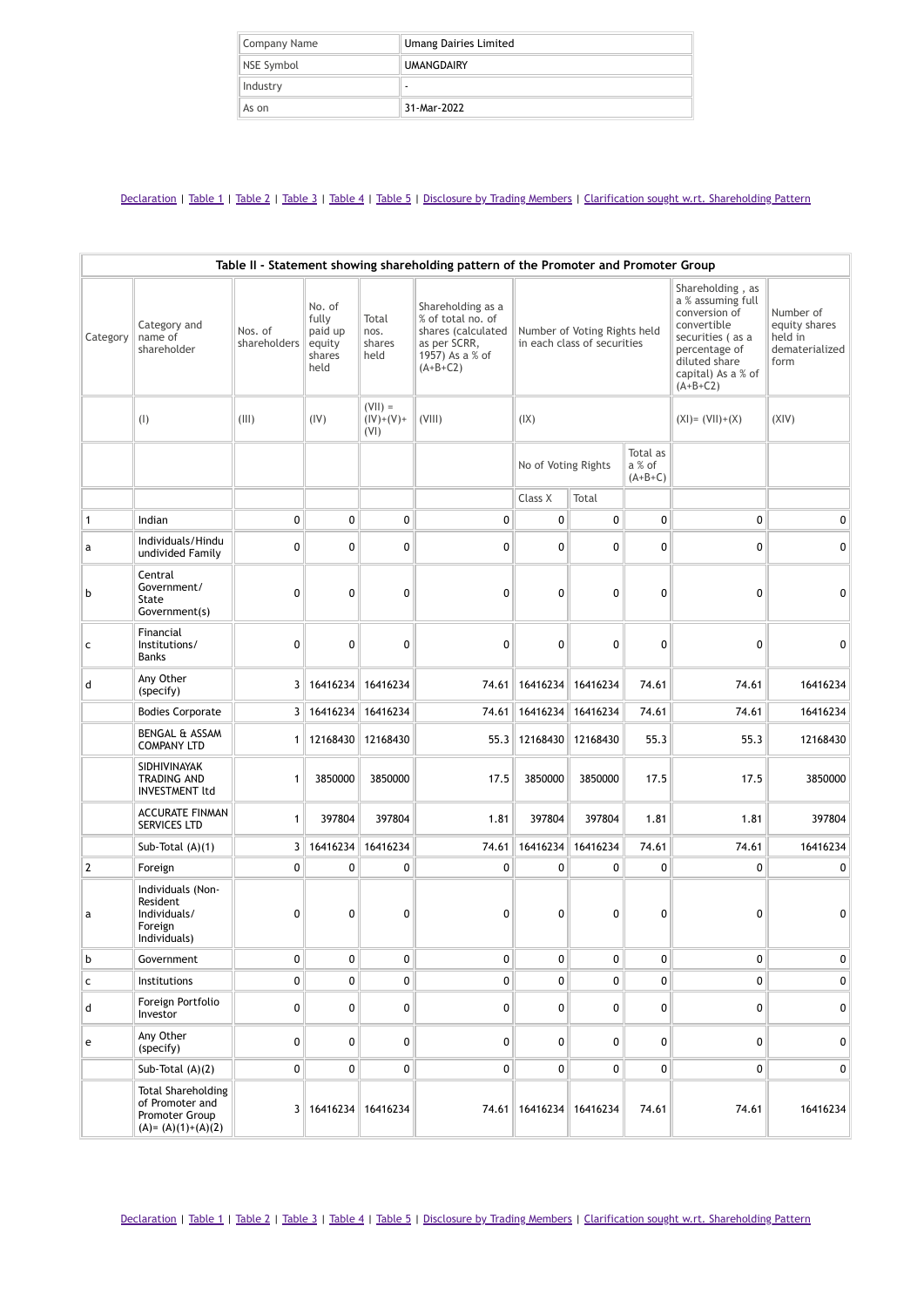| Table II A - Details of Unclaimed shares |                   |
|------------------------------------------|-------------------|
| No. of shareholders                      | No of Shares held |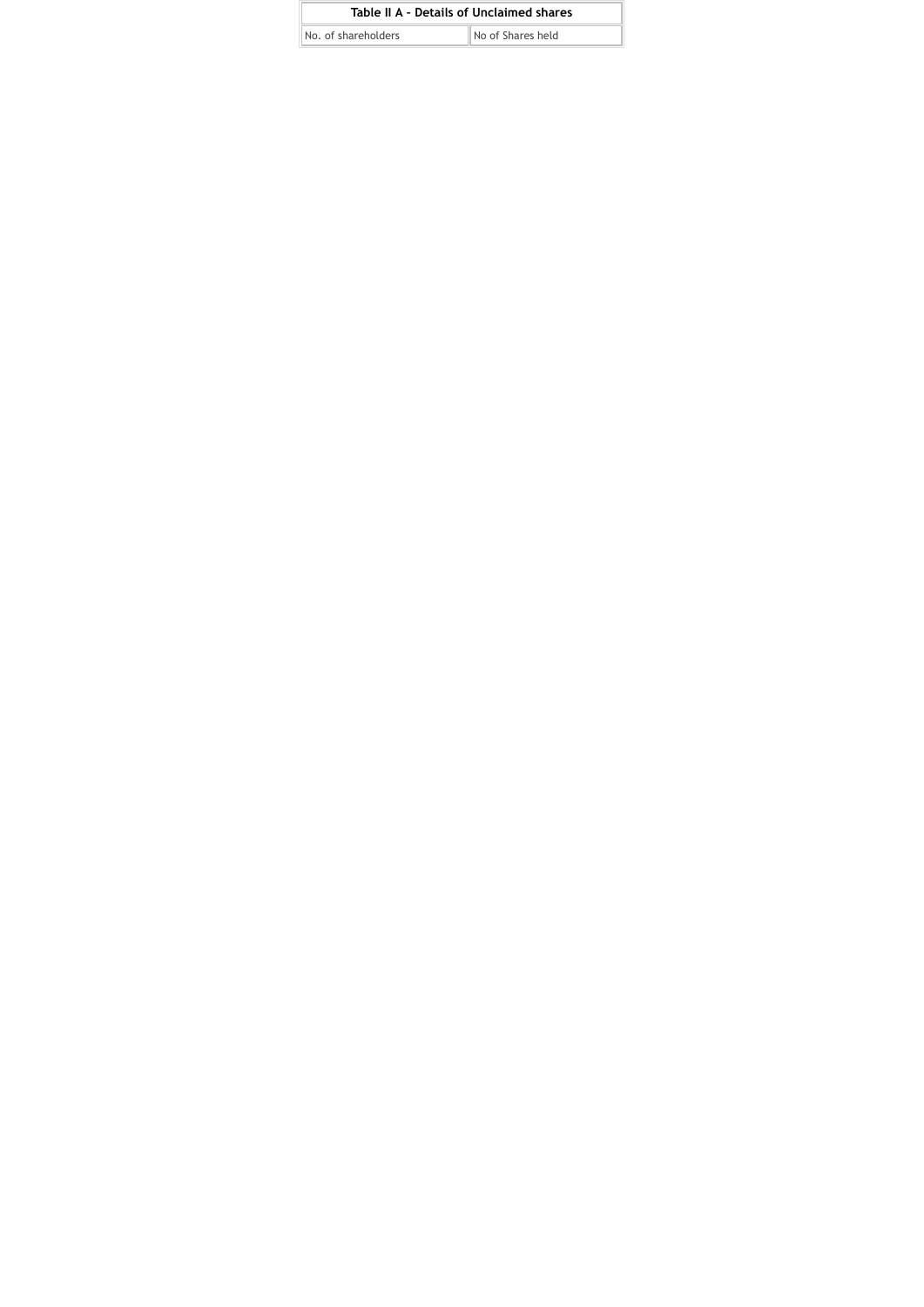| Company Name | <b>Umang Dairies Limited</b> |
|--------------|------------------------------|
| NSE Symbol   | <b>UMANGDAIRY</b>            |
| Industry     |                              |
| As on        | 31-Mar-2022                  |

[Declaration](https://www1.nseindia.com/corporates/shldStructure/patterns.html?radio_btn=company¶m=UMANGDAIRY#) | [Table](https://www1.nseindia.com/corporates/shldStructure/patterns.html?radio_btn=company¶m=UMANGDAIRY#) 1 | Table 2 | Table 3 | Table 4 | Table 5 | [Disclosure](https://www1.nseindia.com/corporates/shldStructure/patterns.html?radio_btn=company¶m=UMANGDAIRY#) by Trading Members | Clarification sought w.rt. [Shareholding](https://www1.nseindia.com/corporates/shldStructure/patterns.html?radio_btn=company¶m=UMANGDAIRY#) Pattern **Table III - Statement showing shareholding pattern of the Public shareholder**

| Category     | Category and<br>name of<br>shareholder                                                         | Nos. of<br>shareholders | No. of<br>fully<br>paid up<br>equity<br>shares<br>held | Total<br>nos.<br>shares<br>held         | Shareholding<br>as a % of<br>total no. of<br>shares<br>(calculated<br>as per SCRR,<br>1957) As a %<br>of $(A+B+C2)$ | Number of Voting Rights<br>held in each class of<br>securities |                 | Shareholding<br>, as a %<br>assuming<br>full<br>conversion<br>of<br>convertible<br>securities (<br>as a<br>percentage<br>of diluted<br>share<br>capital) As a<br>% of<br>$(A+B+C2)$ | Number of<br>equity shares<br>held in<br>dematerialized<br>form |           |
|--------------|------------------------------------------------------------------------------------------------|-------------------------|--------------------------------------------------------|-----------------------------------------|---------------------------------------------------------------------------------------------------------------------|----------------------------------------------------------------|-----------------|-------------------------------------------------------------------------------------------------------------------------------------------------------------------------------------|-----------------------------------------------------------------|-----------|
|              | (1)                                                                                            | (III)                   | (IV)                                                   | $(VII) =$<br>$(IV) +$<br>$(V)$ + $(VI)$ | (VIII)                                                                                                              | (IX)                                                           |                 |                                                                                                                                                                                     | $(XI) = (VII) +$<br>(X)                                         | (XIV)     |
|              |                                                                                                |                         |                                                        |                                         |                                                                                                                     | No of Voting<br>Rights                                         |                 | Total as<br>a % of<br>$(A+B+C)$                                                                                                                                                     |                                                                 |           |
|              |                                                                                                |                         |                                                        |                                         |                                                                                                                     | Class X                                                        | Total           |                                                                                                                                                                                     |                                                                 |           |
| $\mathbf{1}$ | Institutions                                                                                   | 0                       | $\pmb{0}$                                              | 0                                       | 0                                                                                                                   | 0                                                              | $\mathbf 0$     | 0                                                                                                                                                                                   | 0                                                               | $\pmb{0}$ |
| a            | Mutual Funds/                                                                                  | 0                       | 0                                                      | 0                                       | 0                                                                                                                   | 0                                                              | $\mathbf 0$     | 0                                                                                                                                                                                   | 0                                                               | $\pmb{0}$ |
| b            | Venture Capital<br>Funds                                                                       | 0                       | 0                                                      | 0                                       | 0                                                                                                                   | 0                                                              | $\mathbf 0$     | 0                                                                                                                                                                                   | 0                                                               | $\pmb{0}$ |
| c            | Alternate<br>Investment<br><b>Funds</b>                                                        | 0                       | 0                                                      | 0                                       | 0                                                                                                                   | 0                                                              | $\mathbf{0}$    | 0                                                                                                                                                                                   | 0                                                               | 0         |
| d            | Foreign Venture<br>Capital<br>Investors                                                        | 0                       | $\mathbf{0}$                                           | 0                                       | 0                                                                                                                   | 0                                                              | $\mathbf 0$     | 0                                                                                                                                                                                   | $\mathbf 0$                                                     | 0         |
| e            | Foreign<br>Portfolio<br>Investors                                                              | 0                       | 0                                                      | 0                                       | 0                                                                                                                   | 0                                                              | $\mathbf 0$     | 0                                                                                                                                                                                   | 0                                                               | 0         |
| f            | Financial<br>Institutions/<br><b>Banks</b>                                                     | $\mathbf 2$             | 300                                                    | 300                                     | 0                                                                                                                   | 300                                                            | 300             | 0                                                                                                                                                                                   | 0                                                               | 200       |
| g            | Insurance<br>Companies                                                                         | 0                       | 0                                                      | 0                                       | 0                                                                                                                   | 0                                                              | 0               | 0                                                                                                                                                                                   | 0                                                               | 0         |
| h            | Provident<br>Funds/ Pension<br><b>Funds</b>                                                    | 0                       | 0                                                      | 0                                       | 0                                                                                                                   | 0                                                              | $\mathbf 0$     | 0                                                                                                                                                                                   | 0                                                               | 0         |
| i            | Any Other<br>(specify)                                                                         | 0                       | 0                                                      | 0                                       | 0                                                                                                                   | 0                                                              | 0               | 0                                                                                                                                                                                   | 0                                                               | 0         |
|              | Sub-Total (B)(1)                                                                               | $\mathcal{P}$           | 300                                                    | 300                                     | $\Omega$                                                                                                            | 300                                                            | 300             | $\Omega$                                                                                                                                                                            | $\Omega$                                                        | 200       |
| 2            | Central<br>Government/<br><b>State</b><br>Government(s)/<br>President of<br>India              | 0                       | $\mathbf{0}$                                           | 0                                       | 0                                                                                                                   | 0                                                              | $\mathbf{0}$    | 0                                                                                                                                                                                   | 0                                                               | 0         |
|              | Sub-Total $(B)(2)$                                                                             | 0                       | 0                                                      | 0                                       | $\overline{0}$                                                                                                      | 0                                                              | 0               | 0                                                                                                                                                                                   | $\mathbf 0$                                                     | 0         |
| 3            | Non-institutions                                                                               | 0                       | $\mathbf 0$                                            | 0                                       | $\mathbf{0}$                                                                                                        | 0                                                              | $\mathbf 0$     | 0                                                                                                                                                                                   | $\mathbf 0$                                                     | 0         |
| a            | Individuals -                                                                                  | 18055                   | 3871306                                                | 3871306                                 | 17.6                                                                                                                | 3871306                                                        | 3871306         | 17.6                                                                                                                                                                                | 17.6                                                            | 3213120   |
| i            | Individual<br>shareholders<br>holding nominal<br>share capital up<br>to Rs. 2 lakhs.           | 18053                   | 3784194                                                | 3784194                                 | 17.2                                                                                                                |                                                                | 3784194 3784194 | 17.2                                                                                                                                                                                | 17.2                                                            | 3126008   |
| ij           | Individual<br>shareholders<br>holding nominal<br>share capital in<br>excess of Rs. 2<br>lakhs. | $\overline{2}$          | 87112                                                  | 87112                                   | 0.4                                                                                                                 | 87112                                                          | 87112           | 0.4                                                                                                                                                                                 | 0.4                                                             | 87112     |
| b            | <b>NBFCs</b><br>registered with<br>RBI                                                         | 0                       | $\mathbf{0}$                                           | 0                                       | $\mathbf 0$                                                                                                         | 0                                                              | $\mathbf 0$     | 0                                                                                                                                                                                   | 0                                                               | 0         |
| c            | Employee<br><b>Trusts</b>                                                                      | 0                       | $\mathbf 0$                                            | 0                                       | 0                                                                                                                   | 0                                                              | $\mathbf 0$     | 0                                                                                                                                                                                   | 0                                                               | 0         |
| d            | Overseas<br>Depositories<br>(holding DRs)<br>(balancing<br>figure)                             | 0                       | $\mathbf{0}$                                           | 0                                       | 0                                                                                                                   | 0                                                              | $\mathbf 0$     | 0                                                                                                                                                                                   | 0                                                               | 0         |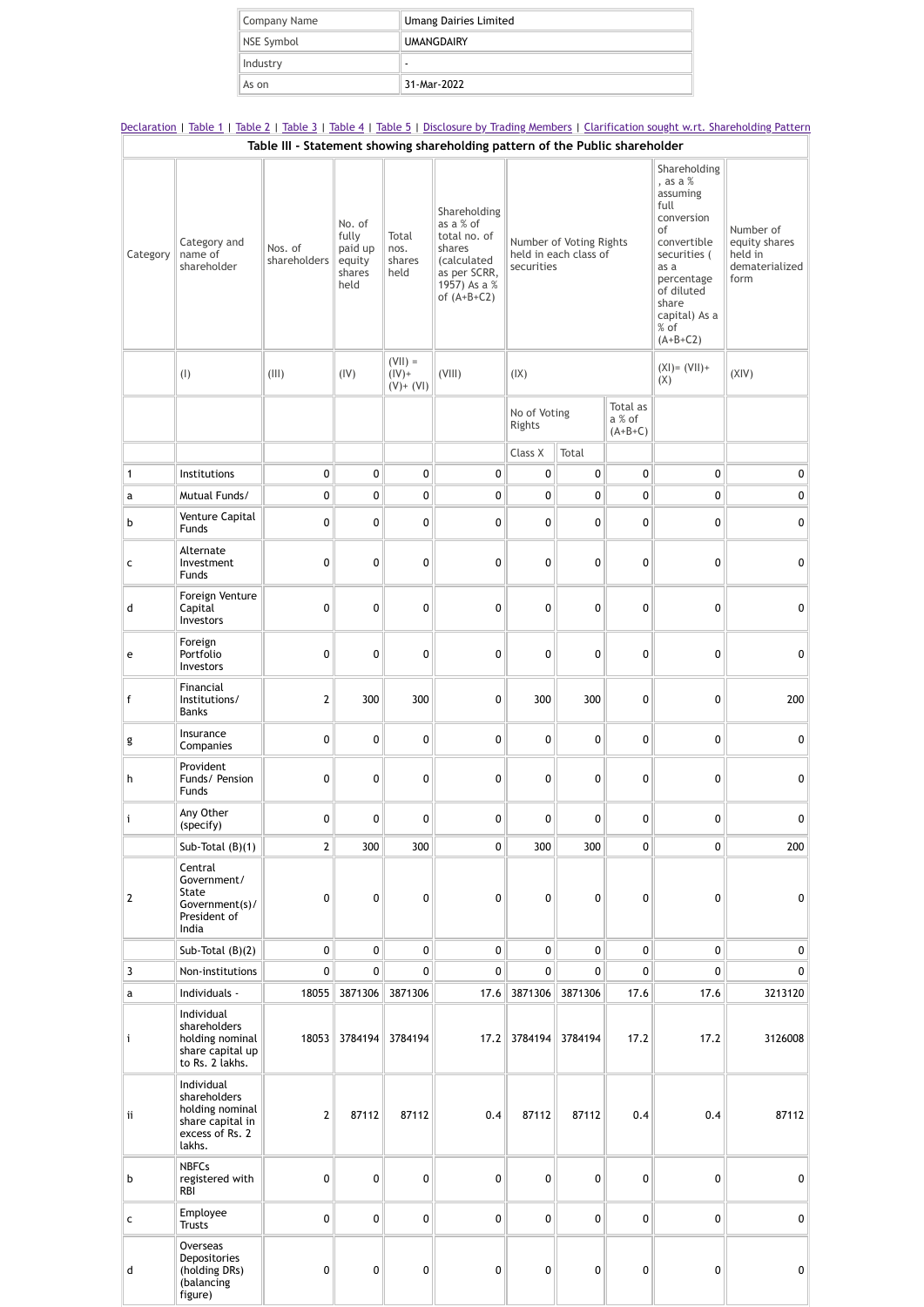| e | Any Other<br>(specify)                                                                                                                               | 215            | 1715360 | 1715360 |       | 7.8   1715360 | 1715360 | 7.8   | 7.8   | 1706760 |
|---|------------------------------------------------------------------------------------------------------------------------------------------------------|----------------|---------|---------|-------|---------------|---------|-------|-------|---------|
|   | <b>Bodies</b><br>Corporate                                                                                                                           | 77             | 1007662 | 1007662 | 4.58  | 1007662       | 1007662 | 4.58  | 4.58  | 999062  |
|   | <b>DEEPA BAGLA</b><br><b>FINANCIAL</b><br><b>CONSULTANTS</b><br><b>PRIVATE</b><br><b>LIMITED</b>                                                     | 1              | 268512  | 268512  | 1.22  | 268512        | 268512  | 1.22  | 1.22  | 268512  |
|   | <b>PRISURE</b><br>PROMOTION &<br><b>TRADINGS</b><br><b>LIMITED</b>                                                                                   | 1              | 678701  | 678701  | 3.08  | 678701        | 678701  | 3.08  | 3.08  | 678701  |
|   | Clearing<br>Members                                                                                                                                  | 23             | 33950   | 33950   | 0.15  | 33950         | 33950   | 0.15  | 0.15  | 33950   |
|   | <b>IEPF</b>                                                                                                                                          | $\overline{2}$ | 604690  | 604690  | 2.75  | 604690        | 604690  | 2.75  | 2.75  | 604690  |
|   | <b>INVESTOR</b><br><b>EDUCATION AND</b><br><b>PROTECTION</b><br><b>FUND</b><br><b>AUTHORITY</b><br>MINISTRY OF<br><b>CORPORATE</b><br><b>AFFAIRS</b> | 1              | 582983  | 582983  | 2.65  | 582983        | 582983  | 2.65  | 2.65  | 582983  |
|   | Non-Resident<br>Indian (NRI)                                                                                                                         | 113            | 69058   | 69058   | 0.31  | 69058         | 69058   | 0.31  | 0.31  | 69058   |
|   | Sub-Total $(B)(3)$                                                                                                                                   | 18270          | 5586666 | 5586666 | 25.39 | 5586666       | 5586666 | 25.39 | 25.39 | 4919880 |
|   | <b>Total Public</b><br>Shareholding<br>$(B)=(B)(1)+(B)$<br>$(2)+(B)(3)$                                                                              | 18272          | 5586966 | 5586966 |       | 25.39 5586966 | 5586966 | 25.39 | 25.39 | 4920080 |

| Table IIIA - Details of Unclaimed shares |                   |  |  |  |  |
|------------------------------------------|-------------------|--|--|--|--|
| No. of shareholders                      | No of Shares held |  |  |  |  |

| Table IIIB - Details of the shareholders acting as<br>persons in Concert |            |                        |         |  |  |  |
|--------------------------------------------------------------------------|------------|------------------------|---------|--|--|--|
| Name of                                                                  | Name of    | No. of<br>shareholders | Holding |  |  |  |
| shareholder                                                              | <b>PAC</b> |                        | %       |  |  |  |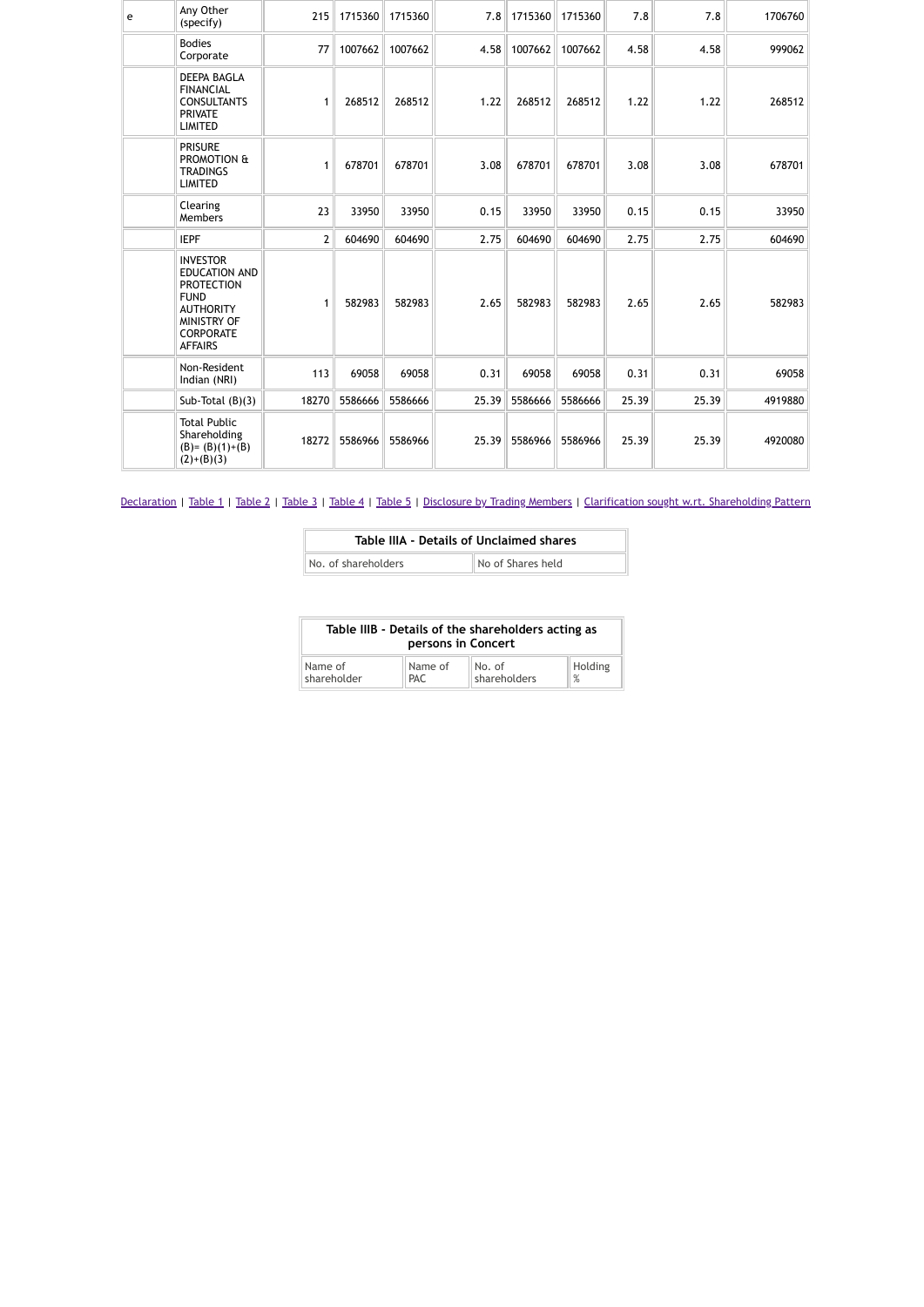| Company Name | <b>Umang Dairies Limited</b> |
|--------------|------------------------------|
| NSE Symbol   | <b>UMANGDAIRY</b>            |
| Industry     |                              |
| As on        | 31-Mar-2022                  |

| Table IV - Statement showing shareholding pattern of the Non Promoter- Non Public shareholder |                                                                                               |                         |                                                     |                                          |                                                                                                         |                                                                |              |                                 |                                                                                                                                                     |                                                                 |
|-----------------------------------------------------------------------------------------------|-----------------------------------------------------------------------------------------------|-------------------------|-----------------------------------------------------|------------------------------------------|---------------------------------------------------------------------------------------------------------|----------------------------------------------------------------|--------------|---------------------------------|-----------------------------------------------------------------------------------------------------------------------------------------------------|-----------------------------------------------------------------|
| Category                                                                                      | Category and name of<br>shareholder                                                           | Nos. of<br>shareholders | No. of<br>fully paid<br>up equity<br>shares<br>held | Total<br>nos.<br>shares<br>held          | Shareholding as a % of<br>total no. of shares<br>(calculated as per SCRR,<br>1957) As a % of $(A+B+C2)$ | Number of Voting<br>Rights held in each<br>class of securities |              |                                 | Shareholding, as a % assuming<br>full conversion of convertible<br>securities (as a percentage of<br>diluted share capital) As a % of<br>$(A+B+C2)$ | Number of<br>equity shares<br>held in<br>dematerialized<br>form |
|                                                                                               | (1)                                                                                           | (III)                   | (IV)                                                | $(VII) =$<br>$(IV)$ +<br>$(V)$ +<br>(VI) | (VIII)                                                                                                  | (IX)                                                           |              |                                 | $(XI) = (VII)+(X)$                                                                                                                                  | (XIV)                                                           |
|                                                                                               |                                                                                               |                         |                                                     |                                          |                                                                                                         | No of<br>Voting<br>Rights                                      |              | Total as<br>a % of<br>$(A+B+C)$ |                                                                                                                                                     |                                                                 |
|                                                                                               |                                                                                               |                         |                                                     |                                          |                                                                                                         | Class<br>X                                                     | Total        |                                 |                                                                                                                                                     |                                                                 |
|                                                                                               | Custodian/DR Holder                                                                           | $\Omega$                | 0                                                   | $\mathbf 0$                              |                                                                                                         | $\mathbf{0}$                                                   | $\mathbf{0}$ | $\mathbf{0}$                    |                                                                                                                                                     | 0                                                               |
|                                                                                               | Employee Benefit Trust<br>(under SEBI (Share based<br>Employee Benefit)<br>Regulations, 2014) | n                       | 0                                                   | 0                                        | $\Omega$                                                                                                | $\mathbf{0}$                                                   | $\mathbf{0}$ | 0                               |                                                                                                                                                     | 0                                                               |
|                                                                                               | Total Non-Promoter- Non<br>Public Shareholding (C)=<br>$(C)(1)+(C)(2)$                        |                         | 0                                                   | 0                                        |                                                                                                         | 0                                                              | $\Omega$     | $\Omega$                        |                                                                                                                                                     |                                                                 |